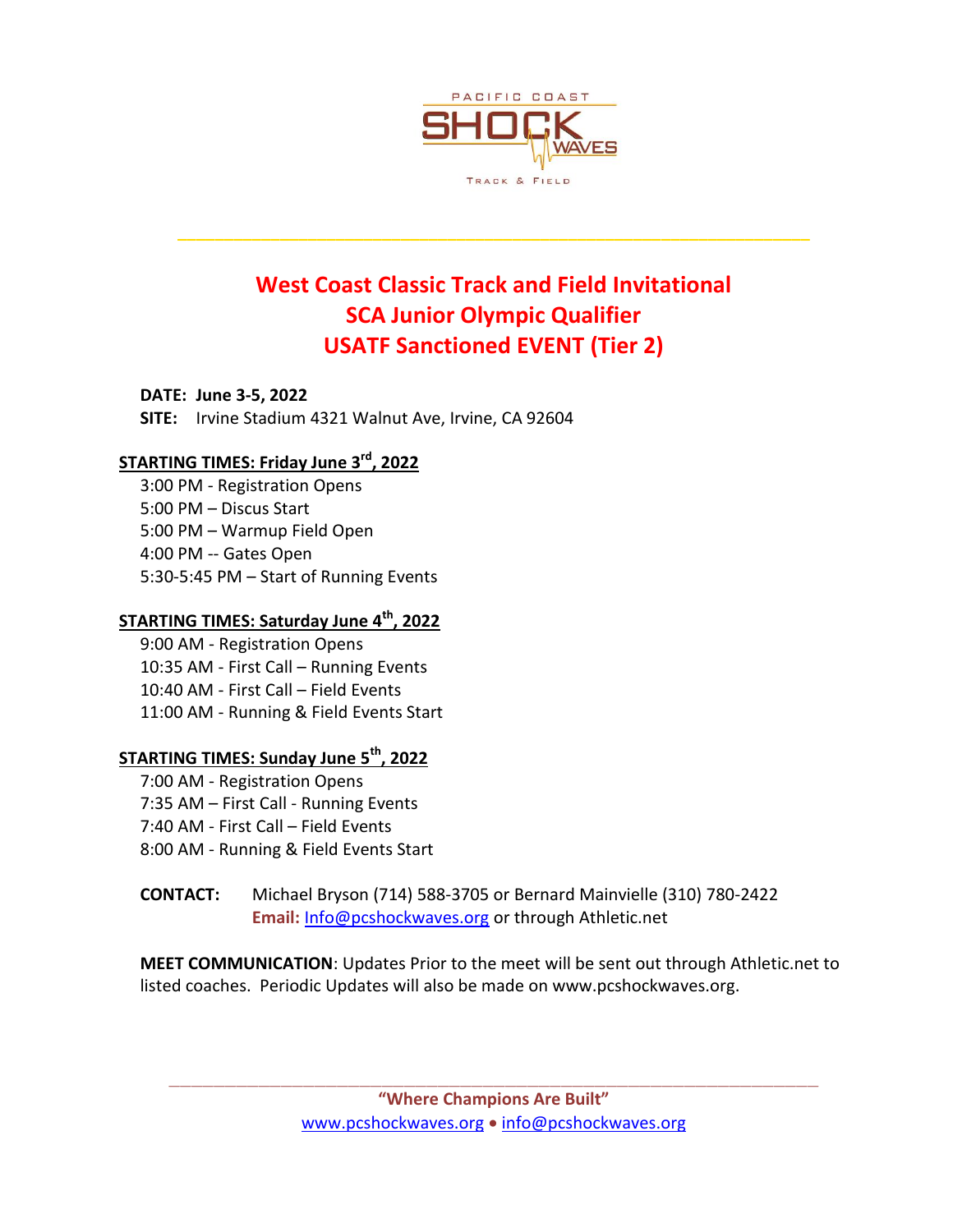

| <b>ELIGIBILITY:</b> Boy and girls in the following age groups: | <b>YEAR BORN</b> |
|----------------------------------------------------------------|------------------|
|                                                                |                  |
|                                                                |                  |
|                                                                |                  |
|                                                                |                  |
|                                                                |                  |
|                                                                |                  |

**Surface: 8-lane** Track, 2-Long Jump Pits, Pole Vault Pit, High Jump and runways have rubber surface, restricted to **3/16 inch spikes (pyramid spikes only**). School representatives may inspect spike sizes during check-in.

#### **Registration:** To register go online to [www.athletic.net.](http://www.athletic.net/) Log In to Athletic.net

Navigate to your team home by clicking your name in the upper right hand corner to open the side menu, and then the home icon next to the appropriate team. Click "Add a Meet" in your calendar box. Search for Pacific Coast Shockwaves and click Add. 2022 USATF rules apply; all participants must have a valid 2022 USATF membership. Participant waivers (including COVID waivers, if required) are required for all participating athletes and families. Visit www.pcshockwaves.org for the forms.

### **On-line Entry Fees: \$4.00 per individual event and \$16.00 per relays**

Entry fee's are **non-refundable** and must be paid through Athletic.net (online), Venmo or Zelle (must contact Meet Director at 714-588-3705 for instructions). **On-line Entry Deadline: Monday May 30, 2022 at 11:59 AM (PST).** 

Late Registration: \$8.00 per event and \$32.00 per relay.

Late Registration will be accepted on-line beginning all Day Tuesday May 31 and will close at 4 pm on Wednesday June 1. After the on-line (on-time and late) registration closes, any late entries will need to be done on-site. Registering on-site may affect your athletes seeding in their respective events.

**Seeding: The 100M and 200M Prelims will be randomly seeded. All other events will be seeded based on seed times and marks submitted through Athletic.net only. Advancement to the Finals will be based on time only. The 100M and 200M will have a two-heat final with the Top 8 seeded in Heat 2 and the next 8 seeded in Heat 1.** 

**Our Staff will re-seed heats if individuals do not check in on-time in order to fill lanes,**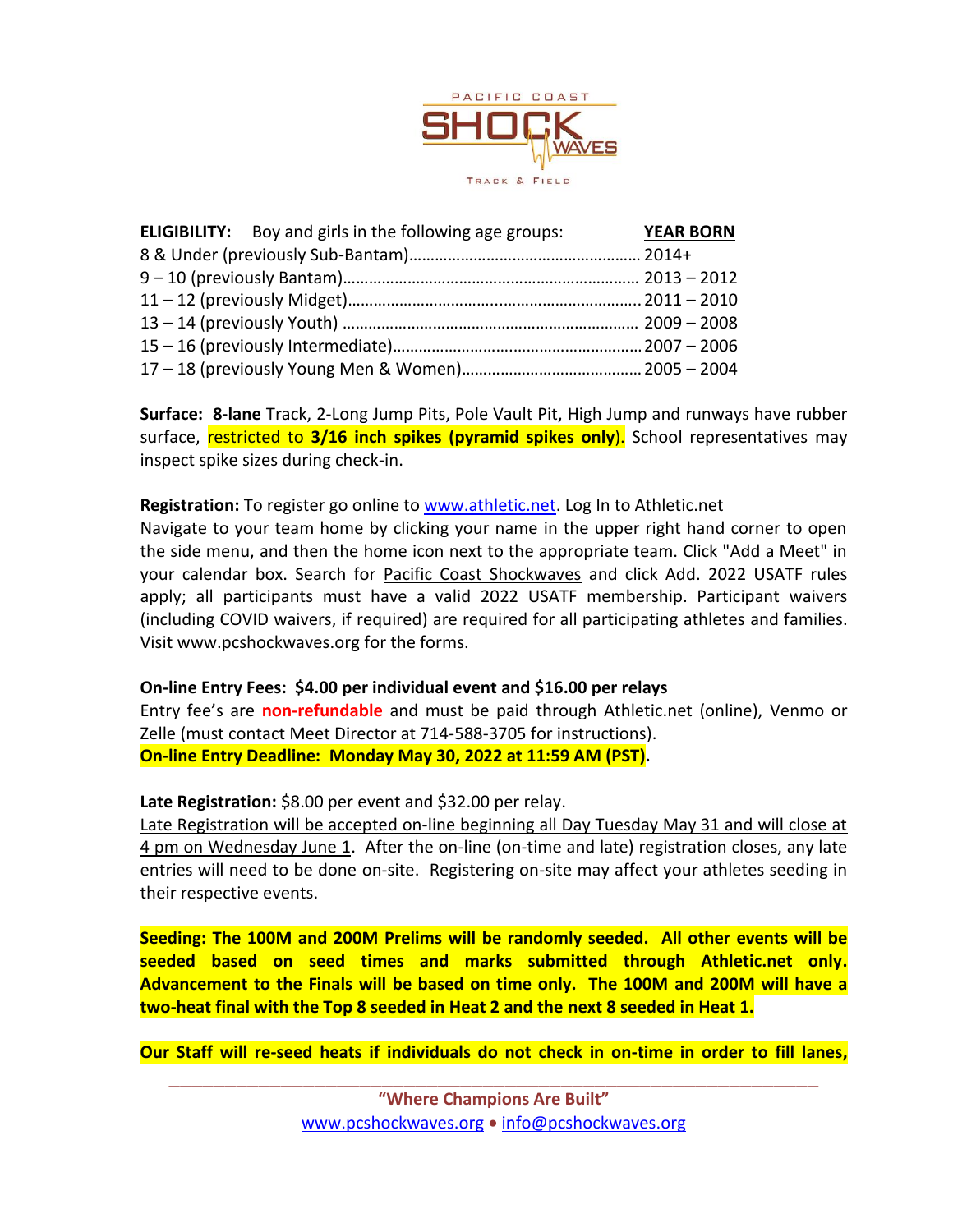

**which will improve the flow of the meet. Heats will be re-seeded 10 minutes after the 3rd (and Final) call. Calls will be made in the stadium and on the warmup field.**

**Bibs:** Athletes who lose their bib number will be charged \$5 for a replacement. If registration is closed, proceed to Staging (Contact is Bernard in Staging).

### **Packet Pickup:**

Packet pickup will be available on Friday at 3PM, Saturday at 930 AM and Sunday at 7 AM at the Stadium Entrance.

**USATF Participation Waiver:** The USATF Participant Waiver is required for each minor competing at any USATF Sanctioned event. Please go to [https://www.usatf.org/home/top](https://www.usatf.org/home/top-utility-nav-content/sanctions/sanctions-forms)[utility-nav-content/sanctions/sanctions-forms](https://www.usatf.org/home/top-utility-nav-content/sanctions/sanctions-forms) to download this form. Download the USATF Combined Waiver & Release Form.

**CONCESSION:** A Modified Concessions will be available at the meet due to COVID restrictions and precautions. **Cooking in the parking lot or anywhere throughout the facility is strictly prohibited.**

**MEET RESULTS:** Event results will be posted within 30 minutes of the completion of each event on the Finish Results APP (but should be real time). Final meet results will be provided online at www.pcshockwaves.org and www.scausatf.org in accordance with SCA meet guidelines.

**CHECK-IN:** All participants must check in at the Clerk of the Course when their event is called. Event check-in will close 10 minutes after the  $3^{rd}$  and Final call – no exceptions. At this point, the staging staff will re-seed the event, if needed. Those who show up after this time will not be able to participate in the event. Field event participants should report directly to the official on the field in charge of the event when called. Field event warm-ups will begin when the First call is announced.

**AWARDS:** Custom Medals for those finishing 1st – 3rd overall. Those placing 4th – 8th overall will receive custom ribbons.  $1<sup>st</sup> - 3<sup>rd</sup>$  place will be awarded immediately following the event. Team Champions and Runner Ups will be awarded to the first and second place teams by Division, separated by male and female; 8&U, 9-10, 11-12, 13-14. One overall Boys and Girls Team Champion will be crowned. The Pacific Coast Shockwaves will be excluded from the team awards but will displace in the scoring (10, 8, 6, 5, 4, 3, 2, 1).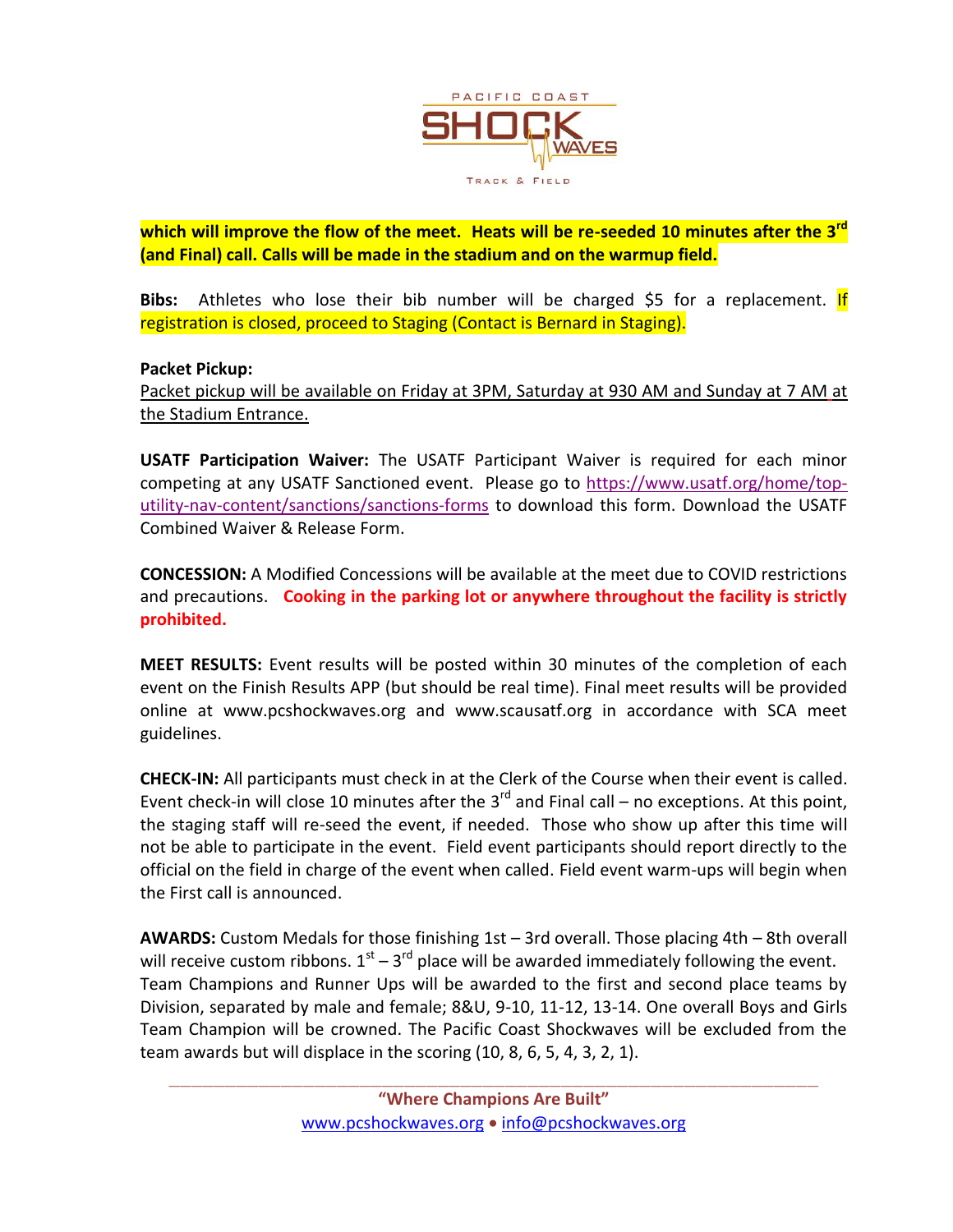

**PROTEST:** USATF rules apply. Protests need to be done within 30 minutes of the results being posted. Protest must be accompanied by \$50.00 (cash only).

**COACH'S BOXES:** For all field events, only coaches in good standing as shown on the USATF Coaches Registry will be allowed to coach their athlete(s) from the designated Coach's Box for each field event. Coach's Box will be clearly identified for each field event.

**Note:** Athletes will not be allowed to leave the immediate competition area and will be restricted from the use of cell phones, camera and other electronics.

## **STADIUM INSTRUCTIONS:**

**Seating:** Bleacher seating will available on both sides of the stadium. Tents and large umbrellas will be restricted to the top rows of the bleachers (but cannot block the view of the announcer in the press box). Tents will also be allowed in designated areas around the facility; specifically along the fence line on the warmup field and several grass areas within the stadium. Please keep all walkways, fencing and entry gate areas clear. We ask that parents and coaches not disturb our staging and hipping volunteers. There should not be any tents or chairs on any of the blacktop areas within the stadium or service roads leading to the stadium. There will be NO SMOKING, PETS, CHEWING GUM, SHELLED NUTS OR SEEDS permitted on school grounds.

**Parking: Free.** The Pacific Coast Shockwaves have prepaid for the parking at the facility. The Main Parking lot is off Walnut and Escolar. Additional parking is off Walnut and Yale. There is limited parking on surrounding residential streets. Please comply with all posted parking restrictions and requirements. PC Shockwaves will not be liable for any parking related violations or towed vehicles.

**Spectator Entry Fee:** There will be a \$5 fee for any spectator entering the facility on a particular day. A Custom wristband will be issued to each spectator. The 3-day Pass will be \$10. Teams and those representing Unattached Athletes will receive 1 free wristband per 10 athletes registered and paid. It will be at the clubs discretion on how wristbands are distributed, not the host team. All Participating Athletes (with a Bib) and Kids under 6 are Free.

**COVID-Protocols**: All Local and State COVID-19 protocols will be in effect. Face Coverings will be required to be worn when on the Irvine High School Campus, parking lots, when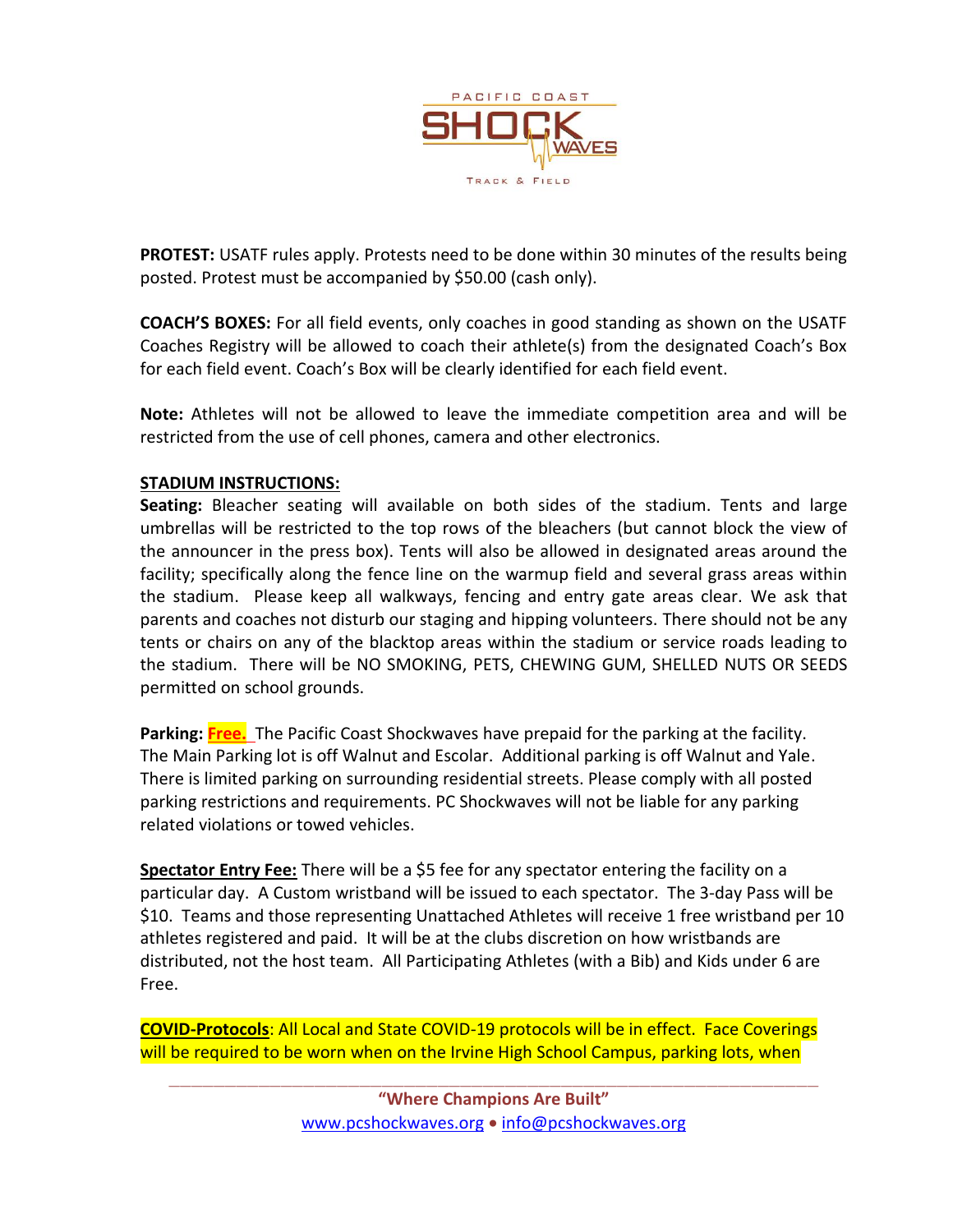

entering staging and within the stadium. Athletes may remove their face coverings (as they feel comfortable) when in competition including when leaving staging to their event. Social distancing measures should be maintained when possible. Hand sanitizing stations will be located throughout the stadium. If a hand sanitation station requires replenishment, please let our registration crew know. If during the time this meet flyer has been published and California establishes new State COVID-19 protocols, we will abide by them and implement the mandates. If those protocols modify our current guidance we will communicate all pertinent changes.

## **ORDER OF EVENTS**

**Friday, June 3, 2022**

#### FIRST CALL: 5:00PM (First event of the meet) **RUNNING EVENTS START TIME: 5:30-5:45PM**

| 200M Dash               | Semi-Final         | <b>All Divisions</b>                   |
|-------------------------|--------------------|----------------------------------------|
|                         | (Top 16 Advance    |                                        |
|                         | to Final)          |                                        |
| 3000M Run (not to begin | <b>Timed Final</b> | 11-12G:B, 13-14G:B, 15-16G:B, 17-18W:M |
| before 7:30 PM)         |                    |                                        |

# FIRST CALL: 6:00 PM (First event of the meet)

### **FIELD EVENTS START TIME: 6:30 PM**

| Pole Vault             | Final | 13-14G:B, 15-16G:B, 17-18W:M              |
|------------------------|-------|-------------------------------------------|
| Discus – Start at 5 PM | Final | 11-12G:B, 13-14G:B, 15-16G:B, 17-18W:M    |
| Triple Jump - (Pit 1)  | Final | 13-14G, 15-16G, 17-18W (may be combined)  |
| Triple Jump - (Pit 2)  | Final | [13-14B, 15-16B, 17-18M (may be combined) |

### **Notes:**

Masters Athletes will follow the oldest division (running events) or will compete during the 17/18M:W. All Field Event Participants must go directly to the Field event for check-in. Field events

will have 4 attempts, No Final per SCA Youth Committee.

Race Walk events will be combined. 3000M Run may be combined.

Number of Athletes per Run: 800M (12, 1-Turn Stagger), 1500M (18, Waterfall), 3000M (24,

Waterfall, 15-16 & 17-18 may be combined and may use a waterfall with 1 alley)

Running the 100M on both sides of the track will be determined based on the number of Heats once registration closes.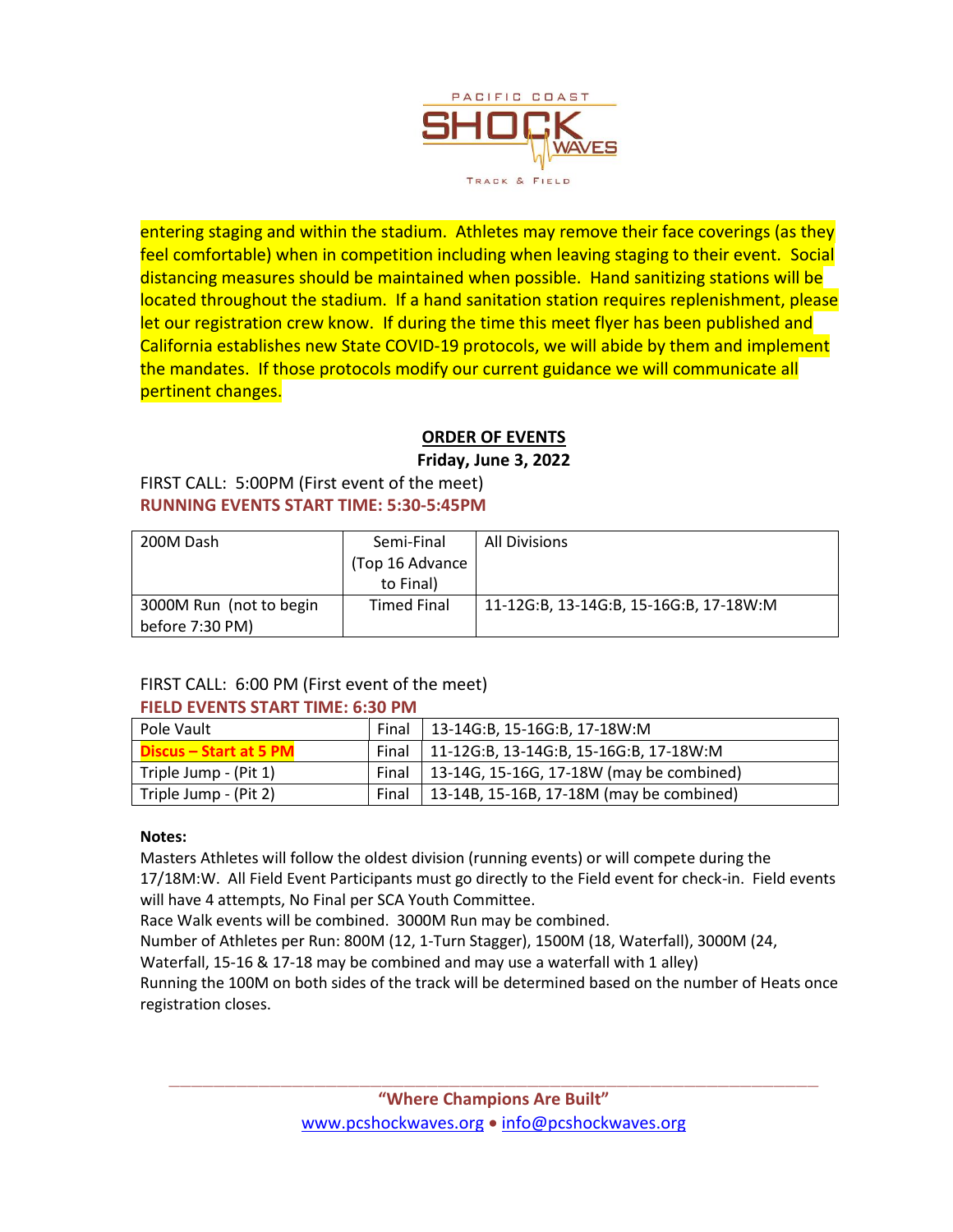

## **Saturday June 4, 2022**

## FIRST CALL: 10:35AM (First event of the meet) **RUNNING EVENTS START TIME: 11AM**

### **The 100M Semi-Finals will begin at Noon**

| 1500M Race Walk        | <b>Timed Final</b> | 9-10G:B, 11-12G:B                                   |
|------------------------|--------------------|-----------------------------------------------------|
| 3000M Race Walk        | <b>Timed Final</b> | 13-14G:B, 15-16G:B, 17-18W:M                        |
| 400M Hurdles (36"/30") | <b>Timed Final</b> | 15-16B, 17-18M, 15-16G, 17-18W (1st call-10 minutes |
|                        |                    | prior to start of the meet)                         |
| 200M Hurdles (30")     | <b>Timed Final</b> | 13-14G:B                                            |
| 100M Dash              | Semi-Final         | All Divisions - Female                              |
| (East Side)            | (Top 16            |                                                     |
|                        | Advance)           |                                                     |
| 100M Dash              | Semi-Final         | All Divisions - Male                                |
| (West Side)            | (Top 16            |                                                     |
|                        | Advance)           |                                                     |
| 400M Run               | <b>Timed Final</b> | <b>All Divisions</b>                                |
| Parent/Coach 4x100M    | <b>Timed Final</b> | All Parents and Coaches - NO High School Athletes   |
| Relay                  |                    |                                                     |
| 4x100M Relay           | <b>Timed Final</b> | <b>All Divisions</b>                                |
| 4x800M Relay           | <b>Timed Final</b> | 11-12G:B, 13-14G:B, 15-16G:B, 17-18W:M              |

#### FIRST CALL: 10:40 AM (First event of the meet) **FIELD EVENTS START TIME: 11AM**

| High Jump (1-Pit)            | Final | 11-12G, 11-12B, 13-14G, 13-14B                         |
|------------------------------|-------|--------------------------------------------------------|
| Javelin (Finn-Flyer) - Grass | Final | 11-12G:B (450g)                                        |
| Field (2-Throwing Sectors)   |       |                                                        |
| Javelin (Regulation) - Grass | Final | 17-18W:M, 13-14G:B, 15-16G:B - Following Finn-Flyer    |
| Field                        |       | Javelin (Warmups will begin at Noon). Competition will |
| (2-Throwing Sectors)         |       | begin at 12:30 PM                                      |
| Long Jump (Pit $1$ ) – North | Final | 9-10G, 17-18W, 15-16G, 13-14G                          |
| Long Jump (Pit 2) - South    | Final | 9-10B, 17-18M, 15-16B, 13-14B                          |
| Shot Put (Pit 1)             | Final | 13-14G:B, 17-18M:W, 15-16G:B                           |
| Shot Put $-$ (Pit 2)         |       | Warmup at Pit 2 with Coach only                        |